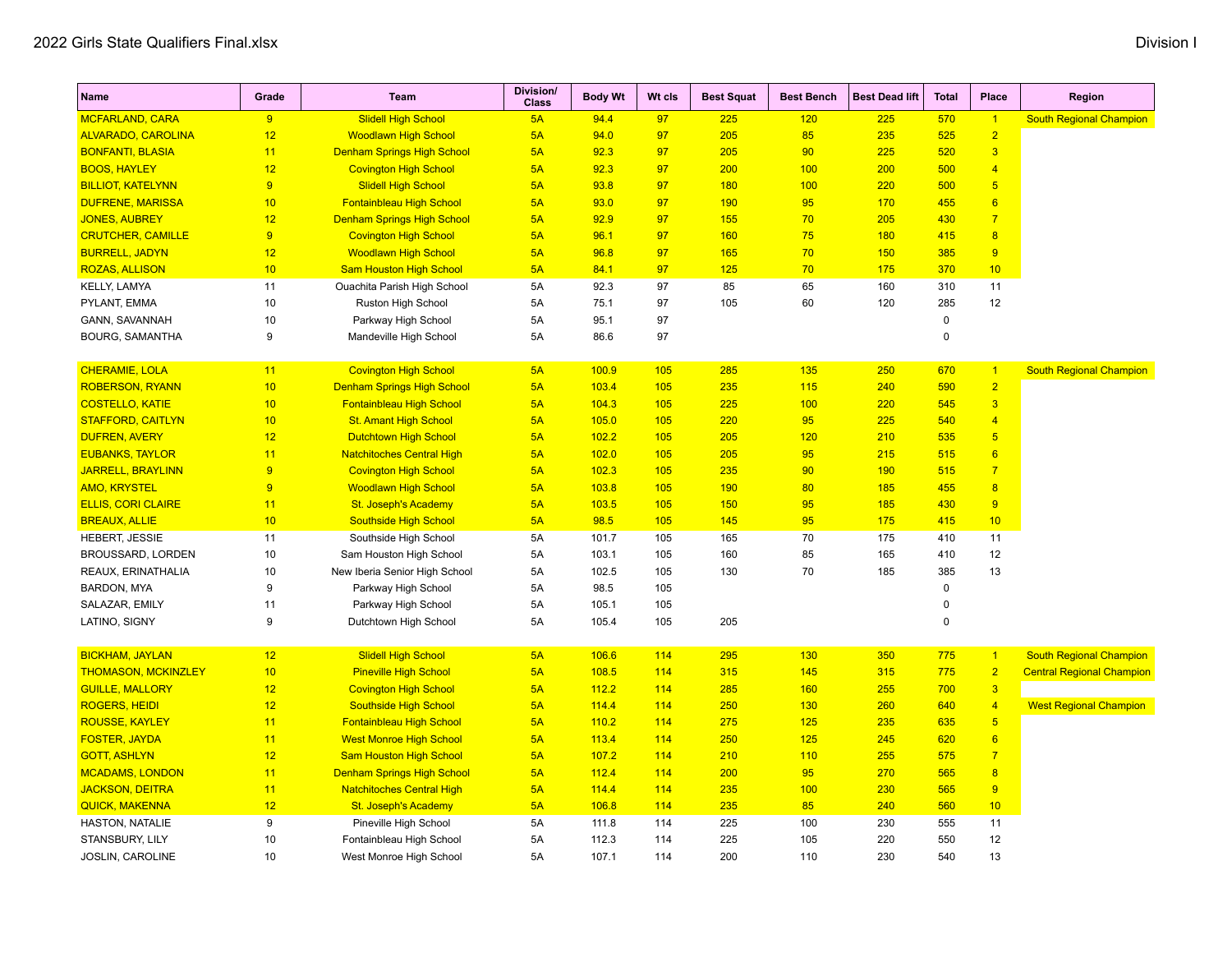| Name                                          | Grade           | <b>Team</b>                                                      | Division/<br><b>Class</b> | <b>Body Wt</b> | Wt cls     | <b>Best Squat</b> | <b>Best Bench</b> | <b>Best Dead lift</b> | <b>Total</b> | Place                   | <b>Region</b>                    |
|-----------------------------------------------|-----------------|------------------------------------------------------------------|---------------------------|----------------|------------|-------------------|-------------------|-----------------------|--------------|-------------------------|----------------------------------|
| <b>BROSE, SAVANAH</b>                         | 12              | Denham Springs High School                                       | 5A                        | 112.6          | 114        | 210               | 95                | 235                   | 540          | 14                      |                                  |
| ROBINSON, MARSHAYLA                           | 12              | Southwood High School                                            | 5A                        | 112.6          | 114        | 220               | 85                | 230                   | 535          | 15                      |                                  |
| WALKER, ANAYA                                 | 11              | Southside High School                                            | 5A                        | 112.2          | 114        | 190               | 95                | 235                   | 520          | 16                      |                                  |
| THIGPEN, JACQUELINE                           | 11              | Northshore High School                                           | 5A                        | 112.2          | 114        | 205               | 90                | 205                   | 500          | 17                      |                                  |
| RANSON, BRIANNE                               | 11              | Alexandria Senior High                                           | 5A                        | 114.5          | 114        | 165               | 85                | 195                   | 445          | 18                      |                                  |
| <b>BUECHE, JANECE</b>                         | 11              | Central High School                                              | 5A                        | 106.8          | 114        | 145               | 75                | 185                   | 405          | 19                      |                                  |
| <b>WEBSTER, KAITLYN</b>                       | 12              | Captain Shreve High School                                       | 5A                        | 109.8          | 114        | 145               | 60                | 180                   | 385          | 20                      |                                  |
| CALLAIS, BRINA                                | 12              | HL Bourgeois High School                                         | 5A                        | 114.3          | 114        | 155               | 75                | 135                   | 365          | 21                      |                                  |
| WODKE, CAMILLE                                | 9               | Parkway High School                                              | 5A                        | 110.1          | 114        | 95                | 70                | 150                   | 315          | 22                      |                                  |
| <b>GOTT, ASHLYN</b>                           | 12              | Sam Houston High School                                          | 5A                        | 107.2          | 114        | 0                 | $\pmb{0}$         |                       |              |                         |                                  |
| TRENTACOSTE, MAKENA                           | 12              | Dutchtown High School                                            | 5A                        | 113.7          | 114        | 225               |                   |                       | <b>BOMB</b>  |                         |                                  |
| <b>DUROST, VICTORIA</b>                       | 11              | <b>Denham Springs High School</b>                                | 5A                        |                |            | 295               | 145               |                       | 760          | $\overline{1}$          | <b>East Regional Champion</b>    |
|                                               |                 |                                                                  |                           | 121.1          | 123        |                   |                   | 320                   |              | $\overline{2}$          |                                  |
| <b>WHITE, JAYDA</b>                           | 12<br>11        | <b>Natchitoches Central High</b>                                 | 5A<br>5A                  | 120.0          | 123        | 300<br>270        | 145               | 305<br>290            | 750          | $\overline{\mathbf{3}}$ | <b>Central Regional Champion</b> |
| <b>ANDERSON, AERYN</b>                        |                 | <b>Covington High School</b>                                     |                           | 122.1          | 123        |                   | 155               |                       | 715          | $\overline{4}$          |                                  |
| <b>BUTLER, DE'ORIA</b><br><b>COOPER, LILA</b> | 11<br>9         | <b>Alexandria Senior High</b>                                    | 5A<br>5A                  | 122.1<br>122.2 | 123        | 270<br>300        | 125               | 300<br>255            | 695<br>680   | $5\overline{)}$         |                                  |
| <b>RACHAL, MAKENZIE</b>                       | 11              | <b>Covington High School</b><br><b>Natchitoches Central High</b> | 5A                        | 118.1          | 123<br>123 | 265               | 125<br>125        | 280                   | 670          | 6                       |                                  |
| <b>ELLIOTT, PARKER</b>                        | 12              |                                                                  | 5A                        | 118.0          | 123        | 265               | 145               | 255                   | 665          | $\overline{7}$          |                                  |
| <b>WEAVER, REECE</b>                          | 11              | <b>Pineville High School</b>                                     | 5A                        | 123.5          | 123        | 230               | 115               | 275                   | 620          | 8                       |                                  |
|                                               |                 | <b>Benton High School</b>                                        |                           |                |            |                   |                   |                       |              |                         |                                  |
| <b>DUHON, JAIDYN</b>                          | 12<br>9         | <b>Sam Houston High School</b>                                   | 5A<br>5A                  | 119.4          | 123        | 245<br>220        | 105               | 255                   | 605          | 9<br>10                 |                                  |
| <b>WILHITE, HAVEN</b>                         |                 | <b>West Monroe High School</b>                                   |                           | 121.9          | 123        |                   | 95                | 275                   | 590          |                         |                                  |
| <b>MENARD, ALEXIS</b>                         | 12              | New Iberia Senior High School                                    | 5A                        | 119.1          | 123        | 205               | 105               | 265                   | 575          | 11                      |                                  |
| CASTINE, LINDEY                               | 12              | Ruston High School                                               | 5A                        | 119.6          | 123        | 225               | 100               | 250                   | 575          | 12                      |                                  |
| BERTHELOT, KENDALL                            | 11              | St. Amant High School                                            | 5A                        | 121.6          | 123        | 185               | 105               | 285                   | 575          | 13                      |                                  |
| FAUCHEUX, ARDEN                               | 10              | Northshore High School                                           | 5A                        | 120.2          | 123        | 195               | 120               | 225                   | 540          | 14                      |                                  |
| KAWJI, SEEMA                                  | 12              | Woodlawn High School                                             | 5A                        | 120.7          | 123        | 205               | 80                | 240                   | 525          | 15                      |                                  |
| STANLEY, ERIN                                 | 12              | Dutchtown High School                                            | 5A                        | 119.3          | 123        | 200               | 90                | 210                   | 500          | 16                      |                                  |
| DAVIS, HAYLEE                                 | 12              | Southwood High School                                            | 5A                        | 116.6          | 123        | 165               | 95                | 225                   | 485          | 17                      |                                  |
| TITTLEBAUM, AVA                               | 10              | St. Joseph's Academy                                             | 5A                        | 120.9          | 123        | 145               | 85                | 250                   | 480          | 18                      |                                  |
| THOMAS, JAIDA                                 | 9               | Southwood High School                                            | 5A                        | 122.3          | 123        | 205               | 90                | 180                   | 475          | 19                      |                                  |
| SMITH, IRLAN                                  | 11              | HL Bourgeois High School                                         | 5A                        | 120.0          | 123        | 135               | 75                | 225                   | 435          | 20                      |                                  |
| MATTIX, MIKAELA                               | 12              | Woodlawn High School                                             | 5A                        | 122.4          | 123        | 150               | 90                | 170                   | 410          | 21                      |                                  |
| DELAHOUSSAYE, FAITH                           | 11              | Mandeville High School                                           | 5A                        | 120.7          | 123        | 165               | 60                | 155                   | 380          | 22                      |                                  |
| <b>BRANNIN, KAYLI</b>                         | 9               | Zachary High School                                              | <b>5A</b>                 | 122.6          | 123        | 115               | 50                | 200                   | 365          | 23                      |                                  |
| STOCKSTILL, MAICIE                            | 9               | Central High School                                              | 5A                        | 122.7          | 123        | $\mathbf 0$       | $\mathbf 0$       | $\mathbf 0$           | $\mathbf 0$  |                         |                                  |
| <b>JOHNSON, MACKENZIE</b>                     | 12 <sub>2</sub> | <b>Natchitoches Central High</b>                                 | 5A                        | 129.7          | 132        | 320               | 155               | 365                   | 840          | $\sqrt{1}$              | <b>Central Regional Champion</b> |
| POLINI, EVA                                   | 9               | <b>Northshore High School</b>                                    | 5A                        | 127.4          | 132        | 315               | 155               | 295                   | 765          | $\overline{2}$          |                                  |
| <b>WILLIAMS, ANDREYAH</b>                     | 11              | <b>West Monroe High School</b>                                   | 5A                        | 131.5          | 132        | 300               | 155               | 285                   | 740          | $\overline{\mathbf{3}}$ |                                  |
| <b>CRUZ, SOPHIA</b>                           | 11              | <b>Alexandria Senior High</b>                                    | 5A                        | 127.9          | 132        | 280               | 125               | 320                   | 725          | $\overline{4}$          |                                  |
| <b>TORRES, CAMRYN</b>                         | 11              | <b>Dutchtown High School</b>                                     | 5A                        | 124.7          | 132        | 275               | 130               | 290                   | 695          | $5\phantom{.0}$         |                                  |
| <b>CRAWFORD, AVA</b>                          | 10              | <b>Northshore High School</b>                                    | 5A                        | 128.8          | 132        | 275               | 130               | 275                   | 680          | $6\overline{6}$         |                                  |
| <b>CASSIDY, GRACIE</b>                        | 11              | Southside High School                                            | 5A                        | 126.8          | 132        | 260               | 130               | 285                   | 675          | $\overline{7}$          |                                  |
| <b>BAUDOIN, DEBBIE</b>                        | 11              | <b>HL Bourgeois High School</b>                                  | 5A                        | 127.9          | 132        | 200               | 165               | 310                   | 675          | $\overline{8}$          |                                  |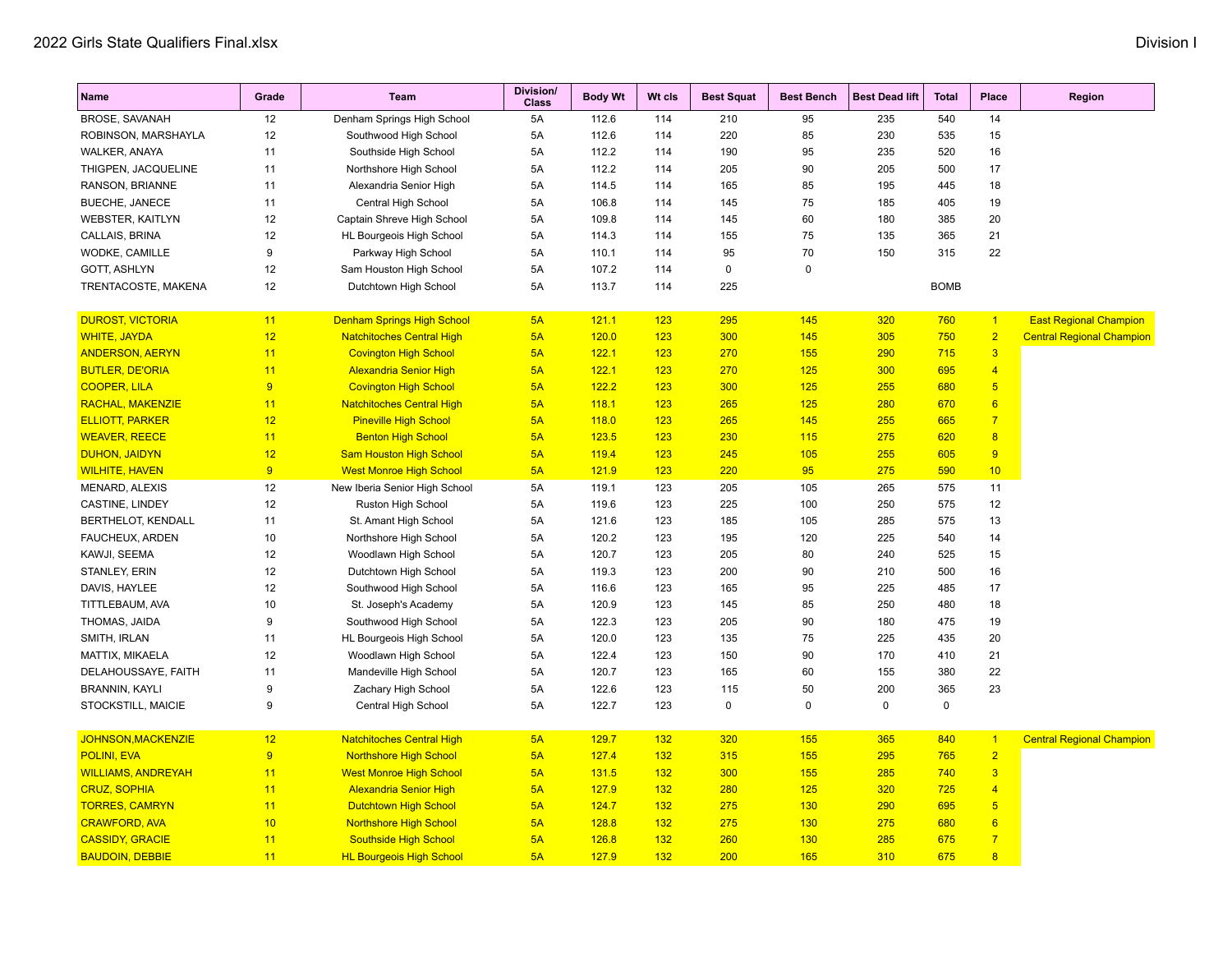| Name                       | Grade | <b>Team</b>                    | <b>Division/</b><br><b>Class</b> | <b>Body Wt</b> | Wt cls | <b>Best Squat</b> | <b>Best Bench</b> | <b>Best Dead lift</b> | <b>Total</b> | Place           | Region                           |
|----------------------------|-------|--------------------------------|----------------------------------|----------------|--------|-------------------|-------------------|-----------------------|--------------|-----------------|----------------------------------|
| <b>FEUCHT, MADISON</b>     | 12    | <b>Pineville High School</b>   | 5A                               | 128.2          | 132    | <b>250</b>        | 105               | 315                   | 670          | 9               |                                  |
| <b>KEATING, KALEA</b>      | 11    | <b>Covington High School</b>   | 5A                               | 125.6          | 132    | 265               | 120               | 275                   | 660          | 10              |                                  |
| <b>GRAY, DIAMOND</b>       | 12    | Slidell High School            | 5A                               | 132.0          | 132    | 240               | 140               | 280                   | 660          | 11              |                                  |
| TURNER, JAIDEN             | 12    | Pineville High School          | 5A                               | 129.0          | 132    | 275               | 135               | 245                   | 655          | 12              |                                  |
| MORGAN, INDIA              | 9     | Woodlawn High School           | 5A                               | 130.0          | 132    | 230               | 115               | 285                   | 630          | 13              |                                  |
| JONES, JENNA               | 10    | West Monroe High School        | 5A                               | 130.9          | 132    | 250               | 150               | 225                   | 625          | 14              |                                  |
| STANSBURY, SARAH           | 10    | Fontainbleau High School       | 5A                               | 127.6          | 132    | 225               | 125               | 270                   | 620          | 15              |                                  |
| <b>BRANCH, ANNA</b>        | 12    | Mandeville High School         | 5A                               | 128.6          | 132    | 230               | 140               | 250                   | 620          | 16              |                                  |
| ROBINSON, JUSTICE          | 10    | Natchitoches Central High      | 5A                               | 124.3          | 132    | 240               | 110               | 265                   | 615          | 17              |                                  |
| RACCA, EMILY               | 11    | Sam Houston High School        | 5A                               | 131.0          | 132    | 225               | 110               | 250                   | 585          | 18              |                                  |
| <b>WEBER, KATHRYN</b>      | 11    | Live Oak High School           | 5A                               | 132.3          | 132    | 220               | 115               | 245                   | 580          | 19              |                                  |
| FREDERICK, BRIANA          | 12    | Southside High School          | 5A                               | 132.3          | 132    | 225               | 100               | 245                   | 570          | 20              |                                  |
| SIERRA, LACIE              | 12    | Woodlawn High School           | 5A                               | 129.5          | 132    | 225               | 100               | 235                   | 560          | 21              |                                  |
| LEDET, ADRIANNA            | 12    | HL Bourgeois High School       | 5A                               | 126.4          | 132    | 185               | 100               | 270                   | 555          | 22              |                                  |
| SOILEAU, SHELBY            | 11    | St. Joseph's Academy           | 5A                               | 127.1          | 132    | 225               | 100               | 205                   | 530          | 23              |                                  |
| MCKEE, KRISTIN             | 11    | Benton High School             | 5A                               | 131.9          | 132    | 165               | 85                | 185                   | 435          | 24              |                                  |
| MALMAY, CELESTE            | 12    | Benton High School             | 5A                               | 124.0          | 132    | 125               | 70                | 195                   | 390          | 25              |                                  |
| STRYANEC, GRACE            | 9     | Zachary High School            | 5A                               | 126.5          | 132    | 135               | 70                | 185                   | 390          | 26              |                                  |
| MCINNIS, EMMA GRACE        | 9     | Captain Shreve High School     | 5A                               | 126.8          | 132    | 125               | 45                | 155                   | 325          | 27              |                                  |
| ELLIS, ELIZABETH           | 10    | Mandeville High School         | 5A                               | 129.7          | 132    | 65                | 45                | 135                   | 245          | 28              |                                  |
| PHILLIPS, AVERY            | 11    | Parkway High School            | 5A                               | 131.0          | 132    |                   |                   |                       | $\mathbf 0$  |                 |                                  |
| <b>SKETOE, KASEE</b>       | 11    | <b>West Monroe High School</b> | 5A                               | 146.5          | 148    | 340               | 200               | 345                   | 885          | $\vert$ 1       | <b>North Regional Champion</b>   |
| <b>MARCEL, MILAIN</b>      | 12    | <b>Dutchtown High School</b>   | 5A                               | 144.9          | 148    | 345               | 190               | 295                   | 830          | $\overline{2}$  |                                  |
| <b>RACHAL, ISABELLA</b>    | 10    | <b>Alexandria Senior High</b>  | 5A                               | 143.8          | 148    | 340               | 145               | 335                   | 820          | $\overline{3}$  | <b>Central Regional Champion</b> |
| <b>DORN, ANIYAH</b>        | 10    | <b>Pineville High School</b>   | 5A                               | 148.0          | 148    | 345               | 160               | 315                   | 820          | $\overline{4}$  |                                  |
| <b>CAILLOUET, KATELYNN</b> | 12    | <b>Covington High School</b>   | 5A                               | 143.7          | 148    | 350               | 180               | 280                   | 810          | $\overline{5}$  |                                  |
| <b>THOMAS, CELINE</b>      | 12    | <b>Woodlawn High School</b>    | 5A                               | 147.1          | 148    | 265               | 150               | 345                   | 760          | $6\overline{6}$ |                                  |
| <b>DURRETT, TAYLOR</b>     | 11    | <b>Ruston High School</b>      | 5A                               | 136.8          | 148    | 285               | 165               | 295                   | 745          | $\overline{7}$  |                                  |
| <b>WILSON, TIMYRA</b>      | 12    | <b>Southside High School</b>   | 5A                               | 144.5          | 148    | 265               | 135               | 320                   | 720          | $\overline{8}$  |                                  |
| <b>DAVIS, ASIA</b>         | 12    | <b>Northshore High School</b>  | 5A                               | 132.7          | 148    | 265               | 130               | 305                   | 700          | 9               |                                  |
| <b>CRAIN, MADISON</b>      | 10    | <b>Slidell High School</b>     | 5A                               | 139.5          | 148    | 260               | 125               | 285                   | 670          | 10              |                                  |
| HYDE, NATALIE              | 9     | Natchitoches Central High      | 5A                               | 144.9          | 148    | 250               | 120               | 265                   | 635          | 11              |                                  |
| AIREY, ISABELE             | 11    | Northshore High School         | 5A                               | 132.7          | 148    | 250               | 155               | 225                   | 630          | 12              |                                  |
| PETTUS, HAYLEY             | 11    | Fontainbleau High School       | 5A                               | 136.7          | 148    | 245               | 135               | 250                   | 630          | 13              |                                  |
| FICKLIN, MADISON           | 9     | St. Amant High School          | 5A                               | 137.0          | 148    | 240               | 125               | 265                   | 630          | 14              |                                  |
| <b>BURT, SAMANTHA</b>      | 10    | Sam Houston High School        | 5A                               | 133.0          | 148    | 250               | 115               | 250                   | 615          | 15              |                                  |
| KAHL, ABBY                 | 10    | St. Amant High School          | 5A                               | 143.8          | 148    | 205               | 130               | 265                   | 600          | 16              |                                  |
| HOFFMANN, LAURA            | 12    | Fontainbleau High School       | 5A                               | 138.3          | 148    | 245               | 100               | 250                   | 595          | 17              |                                  |
| MARCEAUX, EMMI             | 9     | Sam Houston High School        | 5A                               | 147.0          | 148    | 215               | 105               | 265                   | 585          | 18              |                                  |
| NANCE, MACIE               | 12    | Benton High School             | 5A                               | 143.7          | 148    | 225               | 120               | 235                   | 580          | 19              |                                  |
| LANDRY, TAYLOR             | 11    | Zachary High School            | 5A                               | 140.3          | 148    | 225               | 95                | 250                   | 570          | 20              |                                  |
| SHIDISKIS, ARIAYANA        | 12    | Alexandria Senior High         | 5A                               | 144.0          | 148    | 235               | 105               | 230                   | 570          | 21              |                                  |
| MORRISON, MEREDITH         | 9     | Mandeville High School         | 5A                               | 142.5          | 148    | 245               | 95                | 225                   | 565          | 22              |                                  |
| KELLER, CAMRYN             | 12    | HL Bourgeois High School       | 5A                               | 144.5          | 148    | 205               | 85                | 275                   | 565          | 23              |                                  |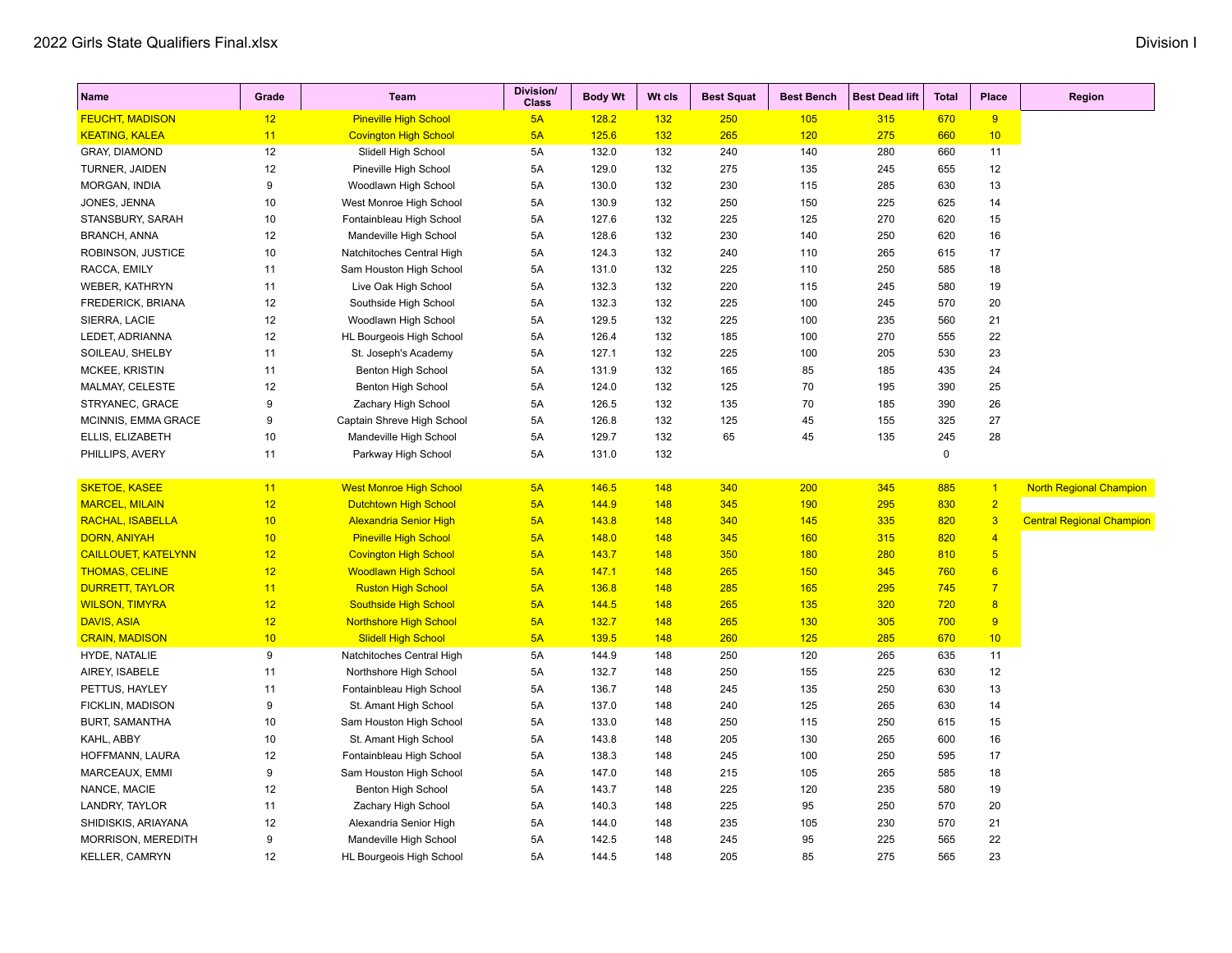| <b>Name</b>                | Grade | <b>Team</b>                       | Division/<br><b>Class</b> | <b>Body Wt</b> | Wt cls | <b>Best Squat</b> | <b>Best Bench</b> | <b>Best Dead lift</b> | <b>Total</b> | Place                   | Region                           |
|----------------------------|-------|-----------------------------------|---------------------------|----------------|--------|-------------------|-------------------|-----------------------|--------------|-------------------------|----------------------------------|
| WHITE, REESE               | 12    | Ponchatoula High School           | 5A                        | 147.3          | 148    | 205               | 125               | 235                   | 565          | 24                      |                                  |
| SCHAMBER, ISABELLA         | 12    | Woodlawn High School              | 5A                        | 138.3          | 148    | 215               | 100               | 235                   | 550          | 25                      |                                  |
| WHITE, JA'KHIA             | 9     | Ruston High School                | 5A                        | 138.7          | 148    | 205               | 105               | 235                   | 545          | 26                      |                                  |
| YOUNG, ANALYSE             | 10    | Ouachita Parish High School       | 5A                        | 142.7          | 148    | 200               | 100               | 245                   | 545          | 27                      |                                  |
| <b>BERRY, ISABELLA</b>     | 10    | St. Joseph's Academy              | 5A                        | 144.1          | 148    | 180               | 85                | 265                   | 530          | 28                      |                                  |
| DEMOUY, MIA                | 9     | St. Joseph's Academy              | 5A                        | 140.5          | 148    | 175               | 100               | 210                   | 485          | 29                      |                                  |
| VILLAR, SARAH              | 11    | East Ascension High School        | 5A                        | 142.4          | 148    | 180               | 80                | 215                   | 475          | 30                      |                                  |
| NAQUIN, KIRA               | 9     | Terrebonne High School            | 5A                        | 138.9          | 148    | 105               | 80                | 175                   | 360          | 31                      |                                  |
| BALLESTEROS, AMINATA       | 12    | Captain Shreve High School        | 5A                        | 147.8          | 148    | 85                | 75                | 135                   | 295          | 32                      |                                  |
| <b>JACKSON, JAYDEN</b>     | 11    | <b>Zachary High School</b>        | 5A                        | 150.3          | 165    | 380               | 215               | 435                   | 1030         | $\vert$ 1               | <b>East Regional Champion</b>    |
| <b>LUPO, HAILEIGH</b>      | 12    | <b>Covington High School</b>      | 5A                        | 157.9          | 165    | 365               | 205               | 300                   | 870          | $\overline{2}$          | <b>South Regional Champion</b>   |
| LATIOLAIS, ELIZABETH       | 12    | <b>Dutchtown High School</b>      | 5A                        | 149.4          | 165    | 315               | 160               | 355                   | 830          | $\overline{\mathbf{3}}$ | <b>Bayou Regional Champion</b>   |
| <b>KING, GRACE ANNE</b>    | 12    | <b>Benton High School</b>         | 5A                        | 149.7          | 165    | 320               | 135               | 345                   | 800          | $\overline{4}$          |                                  |
| <b>SIERRA, MARIE</b>       | 11    | <b>Woodlawn High School</b>       | 5A                        | 159.1          | 165    | 315               | 160               | 325                   | 800          | $5\overline{)}$         |                                  |
| <b>WEATHERFORD, LAYLA</b>  | 11    | <b>Pineville High School</b>      | 5A                        | 153.8          | 165    | 300               | 180               | 315                   | 795          | 6                       |                                  |
| <b>CARTER, VICTORIA</b>    | 11    | <b>Northshore High School</b>     | 5A                        | 148.9          | 165    | 275               | 180               | 300                   | 755          | $\overline{7}$          |                                  |
| <b>MCGLINCHEY, KATIE</b>   | 11    | <b>St. Amant High School</b>      | 5A                        | 152.4          | 165    | 290               | 150               | 315                   | 755          | 8                       |                                  |
| <b>CHAUVIN, CAROLINE</b>   | 11    | <b>Dutchtown High School</b>      | 5A                        | 151.0          | 165    | 285               | 155               | 280                   | 720          | 9                       |                                  |
| <b>FOSTER, HAVYN</b>       | 9     | <b>Denham Springs High School</b> | 5A                        | 156.6          | 165    | 275               | 160               | 270                   | 705          | 10                      |                                  |
| <b>BARBARIN, NALAH</b>     | 10    | Slidell High School               | 5A                        | 159.7          | 165    | 275               | 140               | 290                   | 705          | 11                      |                                  |
| SPEARS, AMIYA              | 12    | Zachary High School               | 5A                        | 162.2          | 165    | 265               | 115               | 300                   | 680          | 12                      |                                  |
| SHIDISKIS, ARIEUS          | 11    | Alexandria Senior High            | 5A                        | 162.7          | 165    | 275               | 135               | 270                   | 680          | 13                      |                                  |
| BATISTA, BRIANA            | 12    | East Ascension High School        | 5A                        | 162.5          | 165    | 260               | 135               | 275                   | 670          | 14                      |                                  |
| DILLON, SHELBY             | 12    | Southwood High School             | 5A                        | 162.4          | 165    | 275               | 120               | 265                   | 660          | 15                      |                                  |
| <b>BARR, TRINITY</b>       | 11    | Denham Springs High School        | 5A                        | 162.0          | 165    | 285               | 120               | 250                   | 655          | 16                      |                                  |
| SPADONI, HAILEE            | 12    | Northshore High School            | 5A                        | 149.8          | 165    | 250               | 140               | 250                   | 640          | 17                      |                                  |
| SANDERS, LAYCIE            | 12    | Ruston High School                | 5A                        | 163.5          | 165    | 245               | 125               | 265                   | 635          | 18                      |                                  |
| ROWLAND, REAGAN            | 12    | Sam Houston High School           | 5A                        | 164.4          | 165    | 225               | 125               | 265                   | 615          | 19                      |                                  |
| MCDONALD, MANDY            | 11    | Southside High School             | 5A                        | 162.8          | 165    | 230               | 115               | 250                   | 595          | 20                      |                                  |
| ATES, JENA                 | 11    | Ouachita Parish High School       | 5A                        | 151.8          | 165    | 205               | 100               | 255                   | 560          | 21                      |                                  |
| ORGERON, JOLIE             | 10    | East Ascension High School        | 5A                        | 160.8          | 165    | 230               | 85                | 225                   | 540          | 22                      |                                  |
| EVANS, EMMA                | 11    | St. Joseph's Academy              | 5A                        | 165.0          | 165    | 200               | 95                | 245                   | 540          | 23                      |                                  |
| CLARK, ALLYE               | 9     | Parkway High School               | 5A                        | 151.6          | 165    | 195               | 85                | 210                   | 490          | 24                      |                                  |
| SERPAS, JULIA              | 10    | St. Joseph's Academy              | 5A                        | 163.8          | 165    | 175               | 105               | 205                   | 485          | 25                      |                                  |
| EDWARDS, CARMEN            | 12    | Benton High School                | 5A                        | 164.1          | 165    | 195               | 65                | 200                   | 460          | 26                      |                                  |
| <b>ERWIN, HEAVENLY</b>     | 10    | Central High School               | 5A                        | 153.6          | 165    | 125               | 75                | 175                   | 375          | 27                      |                                  |
| HAMMETT, MADISON           | 9     | Parkway High School               | 5A                        | 154.4          | 165    | 95                | 55                | 155                   | 305          | 28                      |                                  |
| TAYLOR, DESTINY            | 12    | Ouachita Parish High School       | 5A                        | 163.4          | 165    |                   |                   |                       | $\pmb{0}$    |                         |                                  |
| <b>GONZALES, MIA</b>       | 12    | <b>Dutchtown High School</b>      | 5A                        | 168.0          | 181    | 370               | 240               | 365                   | 975          | $\overline{1}$          | <b>Bayou Regional Champion</b>   |
| <b>THOMAS, BROOKLYN</b>    | 12    | <b>Dutchtown High School</b>      | 5A                        | 179.6          | 181    | 365               | 165               | 320                   | 850          | $\overline{2}$          |                                  |
| DANGERFIELD, MAKAYLA       | 10    | <b>Alexandria Senior High</b>     | 5A                        | 165.9          | 181    | 350               | 145               | 330                   | 825          | $\overline{\mathbf{3}}$ | <b>Central Regional Champion</b> |
| <b>DUPUY, EMMA</b>         | 11    | <b>Pineville High School</b>      | 5A                        | 165.6          | 181    | 335               | 150               | 305                   | 790          | $\overline{4}$          |                                  |
| <b>HOLLINGSWORTH, KATY</b> | 12    | <b>Fontainbleau High School</b>   | 5A                        | 172.8          | 181    | 325               | 140               | 315                   | 780          | $5\overline{)}$         | <b>South Regional Champion</b>   |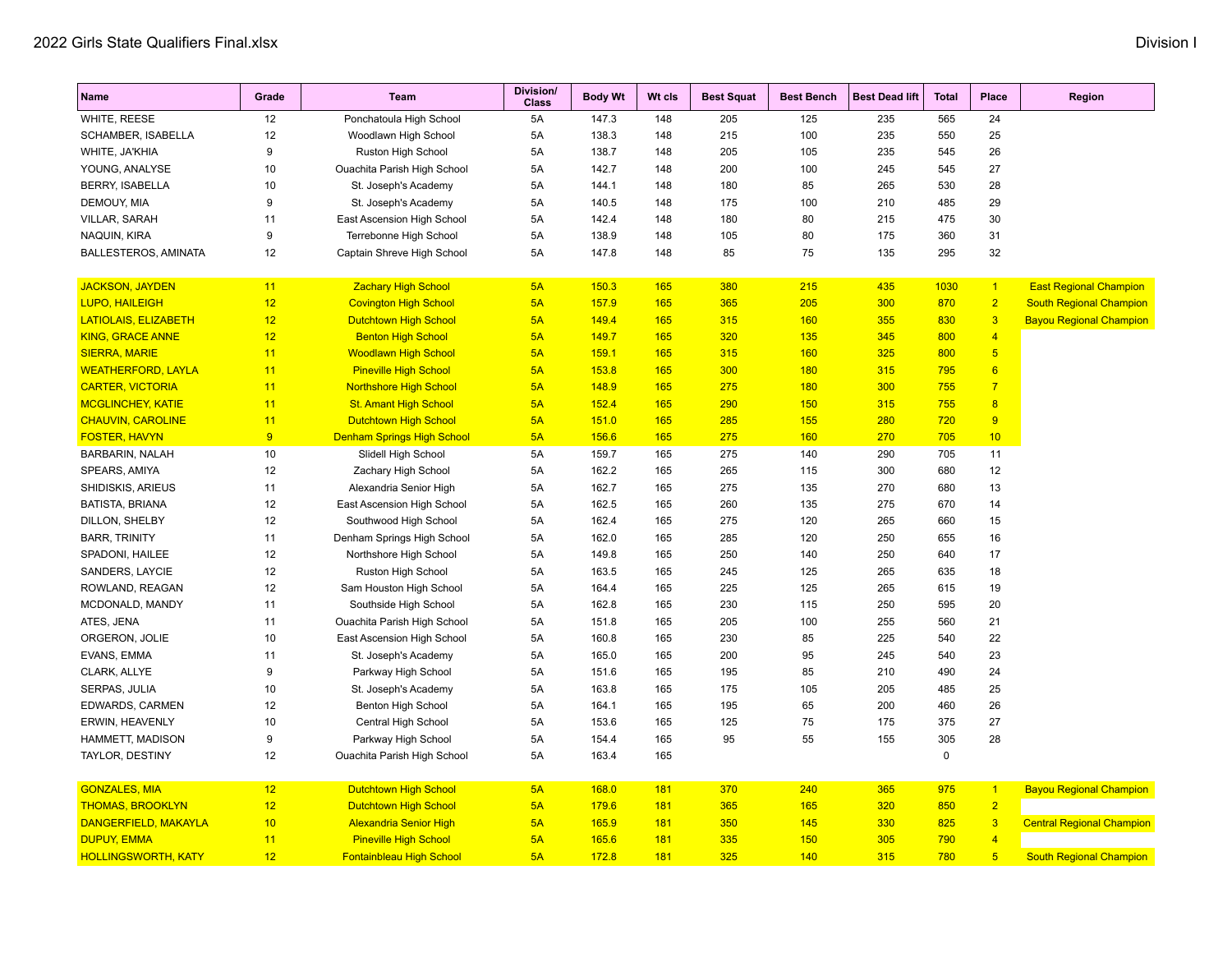| Name                    | Grade          | Team                              | <b>Division/</b><br><b>Class</b> | <b>Body Wt</b> | Wt cls     | <b>Best Squat</b> | <b>Best Bench</b> | <b>Best Dead lift</b> | <b>Total</b> | <b>Place</b>            | Region                           |
|-------------------------|----------------|-----------------------------------|----------------------------------|----------------|------------|-------------------|-------------------|-----------------------|--------------|-------------------------|----------------------------------|
| <b>EDWARDS, ERYN</b>    | 12             | <b>Northshore High School</b>     | 5A                               | 170.5          | 181        | 295               | 125               | 325                   | 745          | $6\overline{6}$         |                                  |
| LODRIGUE, JOLIE         | 12             | <b>HL Bourgeois High School</b>   | 5A                               | 171.5          | 181        | 275               | 170               | 285                   | 730          | $\overline{7}$          |                                  |
| <b>WILSON, MAKAYLA</b>  | 10             | <b>West Monroe High School</b>    | 5A                               | 179.8          | 181        | 300               | 140               | 285                   | 725          | $\overline{\mathbf{8}}$ |                                  |
| <b>LANDRY, SHANNON</b>  | 11             | <b>Slidell High School</b>        | 5A                               | 172.6          | 181        | 300               | 135               | 280                   | 715          | 9                       |                                  |
| <b>FARRIA, APPLE</b>    | 10             | <b>Slidell High School</b>        | 5A                               | 171.1          | 181        | 275               | 140               | 295                   | 710          | 10                      |                                  |
| MILLSAP, DARISHA        | 12             | Ruston High School                | 5A                               | 177.0          | 181        | 315               | 145               | 245                   | 705          | 11                      |                                  |
| AUTHEMENT, KYLIE        | 11             | Airline High School               | 5A                               | 180.3          | 181        | 255               | 105               | 275                   | 635          | 12                      |                                  |
| GIBSON, ALEXX           | 11             | Natchitoches Central High         | 5A                               | 172.2          | 181        | 265               | 115               | 245                   | 625          | 13                      |                                  |
| <b>GRIGSBY, TRINITY</b> | 11             | <b>Benton High School</b>         | 5A                               | 173.3          | 181        | 195               | 95                | 305                   | 595          | 14                      |                                  |
| RUIZ, JAEL              | 12             | Sam Houston High School           | 5A                               | 179.8          | 181        | 210               | 105               | 270                   | 585          | 15                      |                                  |
| MORAIN, LINDSAY         | 9              | St. Joseph's Academy              | 5A                               | 174.2          | 181        | 185               | 115               | 245                   | 545          | 16                      |                                  |
| <b>BROWN, HANNAH</b>    | 11             | Hammond High Magnet School        | 5A                               | 176.9          | 181        | 175               | 95                | 260                   | 530          | 17                      |                                  |
| GILL, KATELYN           | 10             | Zachary High School               | 5A                               | 175.2          | 181        | 175               | 85                | 205                   | 465          | 18                      |                                  |
| THOMPSON, KAIYA         | 10             | Zachary High School               | 5A                               | 168.0          | 181        | 175               | 80                | 195                   | 450          | 19                      |                                  |
| APODOCHA, MARIAH        | 9              | Parkway High School               | 5A                               | 179.0          | 181        | 0                 |                   |                       | $\pmb{0}$    |                         |                                  |
| NEWMAN, JOSIE           | 11             | St. Amant High School             | 5A                               | 179.7          | 181        | 0                 |                   |                       | $\pmb{0}$    |                         |                                  |
| LEMONDS, HARLEIGH       | 12             | St. Amant High School             | 5A                               | 180.5          | 181        | $\Omega$          |                   |                       | $\mathbf 0$  |                         |                                  |
| <b>ALLEN, TI'ASIA</b>   | 11             | <b>Pineville High School</b>      | 5A                               | 193.1          | 198        | 350               | 225               | 410                   | 985          | $\overline{1}$          | <b>Central Regional Champion</b> |
| <b>BOSCO, RAYGAN</b>    | 12             | <b>Denham Springs High School</b> | 5A                               | 196.8          | <b>198</b> | 390               | 185               | 360                   | 935          | $\overline{2}$          | <b>East Regional Champion</b>    |
| <b>JONES, KORI</b>      | 12             | <b>Denham Springs High School</b> | 5A                               | 194.4          | 198        | 340               | 165               | 340                   | 845          | $\overline{3}$          |                                  |
| <b>FIELDS, BAILEY</b>   | $\overline{9}$ | <b>Covington High School</b>      | 5A                               | 191.2          | 198        | 370               | 170               | 290                   | 830          | $\overline{4}$          |                                  |
| <b>NEWBLE, BREEGAN</b>  | 11             | <b>Sam Houston High School</b>    | 5A                               | 197.5          | 198        | 325               | 165               | 335                   | 825          | $5\overline{)}$         |                                  |
| <b>HUCKABAY, LYDIA</b>  | 9              | <b>West Monroe High School</b>    | 5A                               | 192.2          | <b>198</b> | 315               | 175               | 300                   | 790          | 6                       | <b>North Regional Champion</b>   |
| <b>MACK, SYRIANA</b>    | 10             | <b>Ruston High School</b>         | 5A                               | 197.5          | 198        | 345               | 165               | 280                   | 790          | $\overline{7}$          |                                  |
| REYES-PEREZ, ESMERALDA  | 10             | <b>Slidell High School</b>        | 5A                               | 188.8          | 198        | 325               | 135               | 295                   | 755          | 8                       |                                  |
| <b>MEYERS, MAKENZIE</b> | 11             | <b>St. Amant High School</b>      | 5A                               | 183.9          | <b>198</b> | 275               | 135               | 285                   | 695          | 9                       |                                  |
| <b>LOGAN, PARIS</b>     | $\overline{9}$ | <b>Alexandria Senior High</b>     | 5A                               | 191.1          | 198        | 270               | 125               | 300                   | 695          | 10                      |                                  |
| MANNING, CHLOE          | 12             | Northshore High School            | 5A                               | 182.1          | 198        | 250               | 115               | 275                   | 640          | 11                      |                                  |
| COMEAUX, KLAIR          | 9              | Sam Houston High School           | 5A                               | 196.0          | 198        | 225               | 100               | 275                   | 600          | 12                      |                                  |
| SURLA, AVA              | 11             | Dutchtown High School             | 5A                               | 197.0          | 198        | 250               | 140               | 135                   | 525          | 13                      |                                  |
| PETERS, EMMA            | 10             | HL Bourgeois High School          | 5A                               | 191.7          | 198        | 230               | 65                | 225                   | 520          | 14                      |                                  |
| LIEUX, AUDREY           | 10             | St. Joseph's Academy              | 5A                               | 189.7          | 198        | 195               | 85                | 235                   | 515          | 15                      |                                  |
| RICHARD, CAITLYN        | 9              | Ouachita Parish High School       | 5A                               | 194.8          | 198        | 170               | 90                | 240                   | 500          | 16                      |                                  |
| JOHNSON, ADRIANA        | 11             | Zachary High School               | 5A                               | 182.1          | 198        | 195               | 95                | 220                   | 510          | 17                      |                                  |
| THOMAS, KATIE           | 11             | St. Joseph's Academy              | 5A                               | 191.9          | 198        | 205               | DQ                |                       |              |                         |                                  |
| <b>BONNER, KAYLEE</b>   | 12             | <b>West Monroe High School</b>    | 5A                               | 215.7          | 220        | 450               | 215               | 430                   | 1095         | $\vert$ 1               | <b>North Regional Champion</b>   |
| <b>FUZY, LAYLA</b>      | 12             | <b>Slidell High School</b>        | 5A                               | 216.0          | 220        | 365               | 235               | 380                   | 980          | $\overline{2}$          | <b>South Regional Champion</b>   |
| <b>EVANS, KAMARIA</b>   | 10             | <b>West Monroe High School</b>    | 5A                               | 218.2          | 220        | 365               | 195               | 350                   | 910          | $\overline{\mathbf{3}}$ |                                  |
| <b>AARON, ALEXIS</b>    | 12             | <b>Alexandria Senior High</b>     | 5A                               | 218.4          | 220        | 370               | 170               | 335                   | 875          | $\overline{4}$          | <b>Central Regional Champion</b> |
| <b>BRIGGS, MAKALA</b>   | 10             | <b>Pineville High School</b>      | 5A                               | 212.9          | 220        | 335               | 180               | 310                   | 825          | $5\overline{5}$         |                                  |
| <b>BROOKS, NATALIE</b>  | 11             | <b>Ruston High School</b>         | 5A                               | 214.4          | 220        | 340               | 155               | 325                   | 820          | 6                       |                                  |
| <b>MCCLEAN, GIANNA</b>  | 10             | <b>Fontainbleau High School</b>   | 5A                               | 210.9          | 220        | 315               | 120               | 285                   | 720          | $\overline{7}$          |                                  |
| <b>BEGNAUD, MIA</b>     | 11             | <b>Southside High School</b>      | 5A                               | 218.3          | 220        | 295               | 120               | 295                   | 710          | $\overline{8}$          |                                  |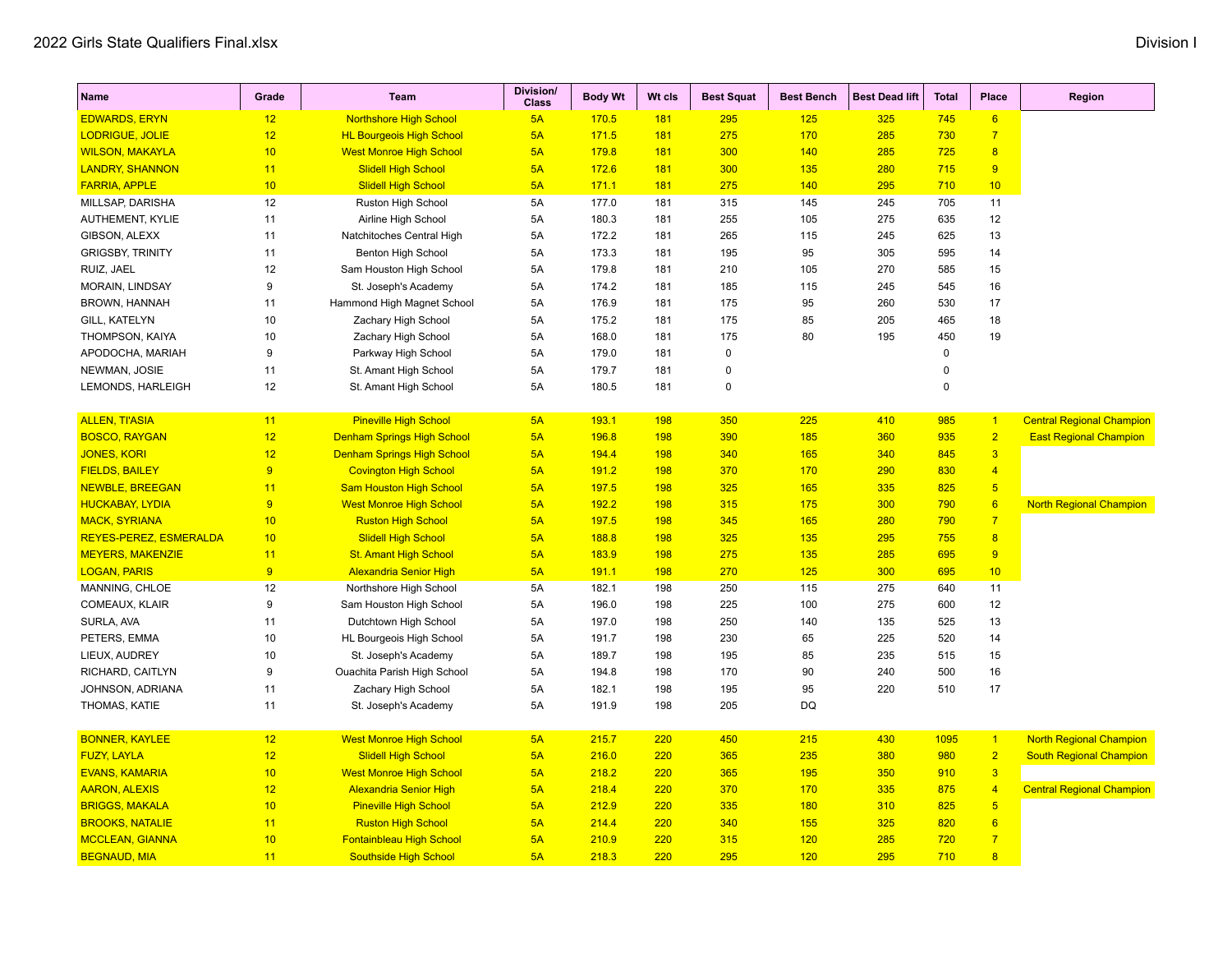| <b>Name</b>                | Grade | Team                             | <b>Division/</b><br><b>Class</b> | <b>Body Wt</b> | Wt cls     | <b>Best Squat</b> | <b>Best Bench</b> | <b>Best Dead lift</b> | <b>Total</b> | Place                   | <b>Region</b>                    |
|----------------------------|-------|----------------------------------|----------------------------------|----------------|------------|-------------------|-------------------|-----------------------|--------------|-------------------------|----------------------------------|
| <b>NORRIS, CLARA</b>       | 11    | <b>St. Amant High School</b>     | 5A                               | 205.1          | 220        | 285               | 120               | 300                   | 705          | 9                       |                                  |
| <b>ELLZEY, DINAH</b>       | 9     | <b>Natchitoches Central High</b> | 5A                               | 209.5          | 220        | 275               | 130               | 300                   | 705          | 10                      |                                  |
| WILSON, CIERA              | 12    | <b>Baton Rouge Magnet HS</b>     | 5A                               | 216.9          | 220        | 225               | 145               | 320                   | 690          | 11                      |                                  |
| MOSER, SARAH               | 9     | Terrebonne High School           | 5A                               | 211.3          | 220        | 275               | 135               | 255                   | 665          | 12                      |                                  |
| ANDERSON, ALIVIA           | 10    | Southwood High School            | 5A                               | 219.5          | 220        | 300               | 120               | 245                   | 665          | 13                      |                                  |
| <b>FALGOUT, AMBER</b>      | 12    | Terrebonne High School           | 5A                               | 205.3          | 220        | 255               | 105               | 265                   | 625          | 14                      |                                  |
| PUCKETT, KYREONNA          | 12    | Ouachita Parish High School      | 5A                               | 200.3          | 220        | 220               | 135               | 260                   | 615          | 15                      |                                  |
| <b>BURTON, KIYA</b>        | 11    | Parkway High School              | 5A                               | 217.1          | 220        | 245               | 135               | 235                   | 615          | 16                      |                                  |
| FONTENOT, ABBY             | 9     | Southside High School            | 5A                               | 203.2          | 220        | 205               | 120               | 245                   | 570          | 17                      |                                  |
| FARRAY, KAYLA              | 10    | Fontainbleau High School         | 5A                               | 217.3          | 220        | 205               | 115               | 235                   | 555          | 18                      |                                  |
| MCCAHILL, ALLIE            | 9     | Mandeville High School           | 5A                               | 214.5          | 220        | 185               | 110               | 245                   | 540          | 19                      |                                  |
| LAWLESS, ADDIE             | 10    | Central High School              | 5A                               | 207.5          | 220        | 225               | 90                | 210                   | 525          | 20                      |                                  |
| COURSON, MAKHALA           | 11    | Ouachita Parish High School      | 5A                               | 215.1          | 220        | 190               | 115               | 185                   | 490          | 21                      |                                  |
| NYE, HARLIE                | 9     | Mandeville High School           | 5A                               | 214.3          | 220        | 155               | 95                | 190                   | 440          | 22                      |                                  |
| PATRICK, MADISON           | 11    | Parkway High School              | 5A                               | 217.3          | 220        | 175               | 75                | 180                   | 430          | 23                      |                                  |
| <b>BUSH, SAIGEN</b>        | 9     | Central High School              | 5A                               | 199.9          | 220        | 170               | 70                | 175                   | 415          | 24                      |                                  |
| HOLMES, CAMBRIA            | 10    | Southwood High School            | 5A                               | 207.4          | 220        |                   |                   |                       | $\mathbf 0$  |                         |                                  |
| JACKS, MADISON             | 11    | Ruston High School               | 5A                               | 214.4          | 220        | 360               | 185               |                       | 0            |                         |                                  |
|                            |       |                                  |                                  |                |            |                   |                   |                       |              |                         |                                  |
| <b>OLIVER, KARSON</b>      | 11    | <b>West Monroe High School</b>   | 5A                               | 251.9          | <b>SHW</b> | 500               | 240               | 360                   | 1100         | $\vert$ 1               | <b>North Regional Champion</b>   |
| <b>SEITZ, PAIGE</b>        | 12    | <b>Pineville High School</b>     | 5A                               | 263.8          | <b>SHW</b> | 410               | 215               | 355                   | 980          | $\overline{2}$          | <b>Central Regional Champion</b> |
| <b>HOLTZCLAW, KARLEY</b>   | 11    | <b>Benton High School</b>        | 5A                               | 258.9          | <b>SHW</b> | 425               | <b>195</b>        | 320                   | 940          | $\overline{\mathbf{3}}$ |                                  |
| <b>PLUMMER, MIA</b>        | 11    | <b>Northshore High School</b>    | 5A                               | 240.8          | <b>SHW</b> | 350               | 180               | 405                   | 935          | $\overline{4}$          | <b>South Regional Champion</b>   |
| <b>JAMES, KENNEDY</b>      | 12    | <b>Alexandria Senior High</b>    | 5A                               | 283.1          | <b>SHW</b> | 405               | 135               | 380                   | 920          | $5\phantom{.0}$         |                                  |
| <b>BATES, KAITLIAN</b>     | 12    | <b>Alexandria Senior High</b>    | 5A                               | 228.0          | <b>SHW</b> | 360               | 175               | 375                   | 910          | 6                       |                                  |
| <b>HIRSTIUS, CAELYNN</b>   | 9     | <b>Slidell High School</b>       | 5A                               | 254.1          | <b>SHW</b> | 325               | 185               | 345                   | 855          | $\overline{7}$          |                                  |
| <b>LAYTON, BRANTEAL</b>    | 12    | <b>Natchitoches Central High</b> | 5A                               | 261.7          | <b>SHW</b> | 360               | 185               | 305                   | 850          | 8                       |                                  |
| <b>PREWITT, GABI</b>       | 12    | <b>Ruston High School</b>        | 5A                               | 236.8          | <b>SHW</b> | 385               | 140               | 305                   | 830          | 9                       |                                  |
| <b>ADELEYE, OLUTUNMIKE</b> | 12    | <b>Natchitoches Central High</b> | 5A                               | 239.7          | <b>SHW</b> | 325               | 160               | 345                   | 830          | 10 <sup>°</sup>         |                                  |
| STEVENS, SYDNEY            | 12    | Mandeville High School           | 5A                               | 238.4          | <b>SHW</b> | 350               | 135               | 335                   | 820          | 11                      |                                  |
| GAFFNEY, KATELYN           | 12    | Denham Springs High School       | 5A                               | 221.2          | <b>SHW</b> | 325               | 175               | 300                   | 800          | 12                      |                                  |
| HALL, ROWAN                | 11    | Zachary High School              | 5A                               | 298.2          | <b>SHW</b> | 295               | 125               | 325                   | 745          | 13                      |                                  |
| <b>WALTERS, CHARLEE</b>    | 11    | Ruston High School               | 5A                               | 223.5          | <b>SHW</b> | 290               | 175               | 275                   | 740          | 14                      |                                  |
| BELTON, N'YBREYA           | 10    | Southwood High School            | 5A                               | 264.2          | <b>SHW</b> | 315               | 125               | 300                   | 740          | 15                      |                                  |
| PREGEANT, CHLOE            | 9     | St. Amant High School            | 5A                               | 300.0          | <b>SHW</b> | 290               | 140               | 300                   | 730          | 16                      |                                  |
| WILLAIMS, KALEIGH          | 10    | Southside High School            | 5A                               | 284.5          | <b>SHW</b> | 310               | 135               | 275                   | 720          | 17                      |                                  |
| JOHNSON, MATTIE            | 9     | St. Amant High School            | 5A                               | 225.6          | <b>SHW</b> | 270               | 135               | 300                   | 705          | 18                      |                                  |
| CARTER, EMMA               | 11    | Woodlawn High School             | 5A                               | 263.0          | <b>SHW</b> | 245               | 140               | 275                   | 660          | 19                      |                                  |
| DANIEL, KIMORA             | 12    | Ouachita Parish High School      | 5A                               | 228.6          | <b>SHW</b> | 245               | 100               | 240                   | 585          | 20                      |                                  |
| SIMMONS, GABBY             | 11    | Southwood High School            | 5A                               | 255.2          | <b>SHW</b> | 225               | 100               | 235                   | 560          | 21                      |                                  |
| THOMAS, ALISSA             | 10    | Captain Shreve High School       | 5A                               | 322.5          | <b>SHW</b> | 205               | 90                | 250                   | 545          | 22                      |                                  |
| <b>JOHNSTON, LOUISE</b>    | 11    | Captain Shreve High School       | 5A                               | 238.2          | <b>SHW</b> | 205               | 85                | 225                   | 515          | 23                      |                                  |
| MCCONNELL, TAYLAN          | 11    | Ouachita Parish High School      | 5A                               | 227.6          | <b>SHW</b> | 190               | 100               | 220                   | 510          | 24                      |                                  |
| BANJAVICH, JESSA           | 10    | Central High School              | 5A                               | 225.3          | <b>SHW</b> | 195               | 75                | 225                   | 495          | 25                      |                                  |

NEYLAND, GRACE 10 Central High School 5A 221.1 SHW 205 85 200 490 26